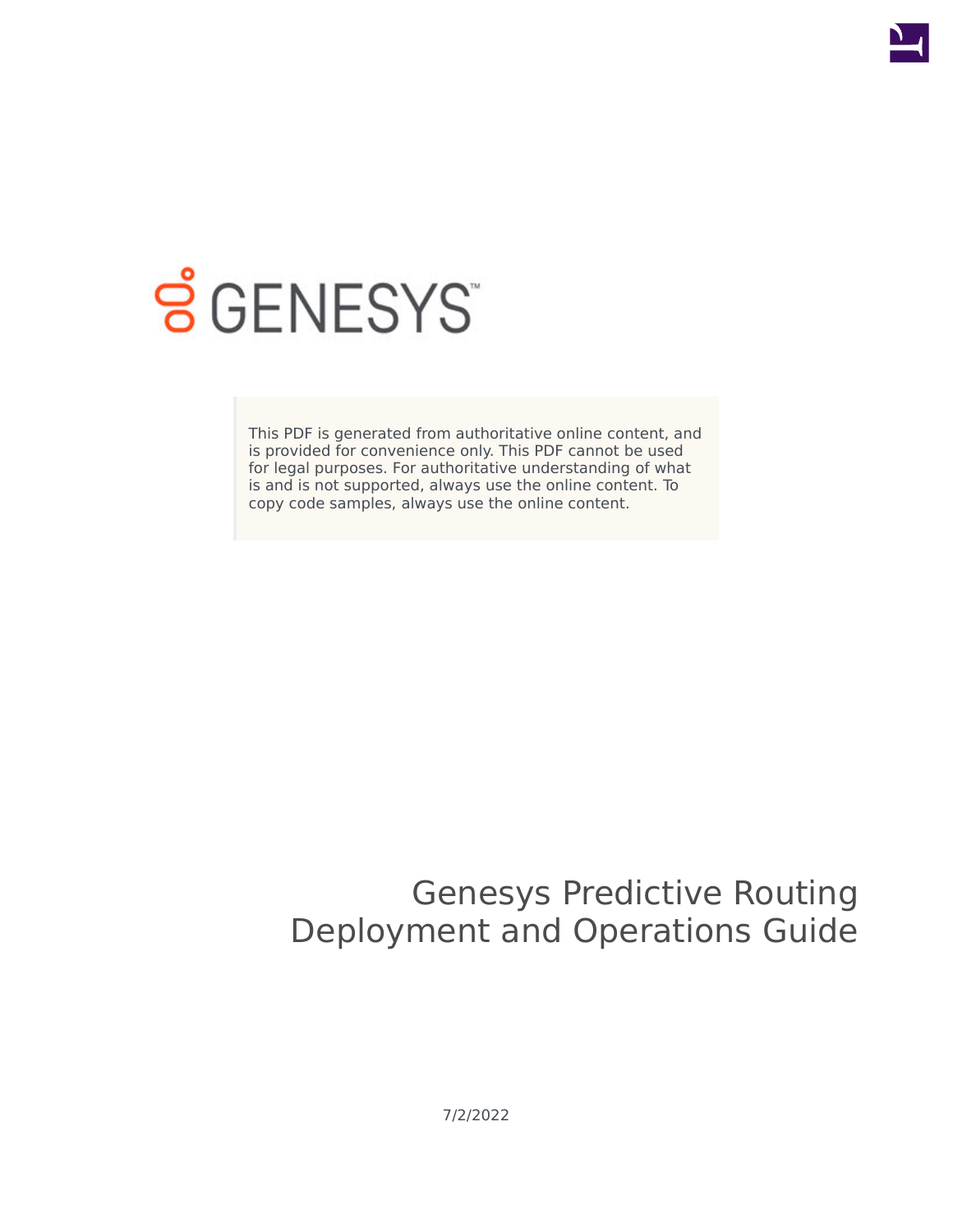## Contents

- 1 [What's In This Guide](#page-2-0)
- 2 [Looking for Something Else?](#page-2-1)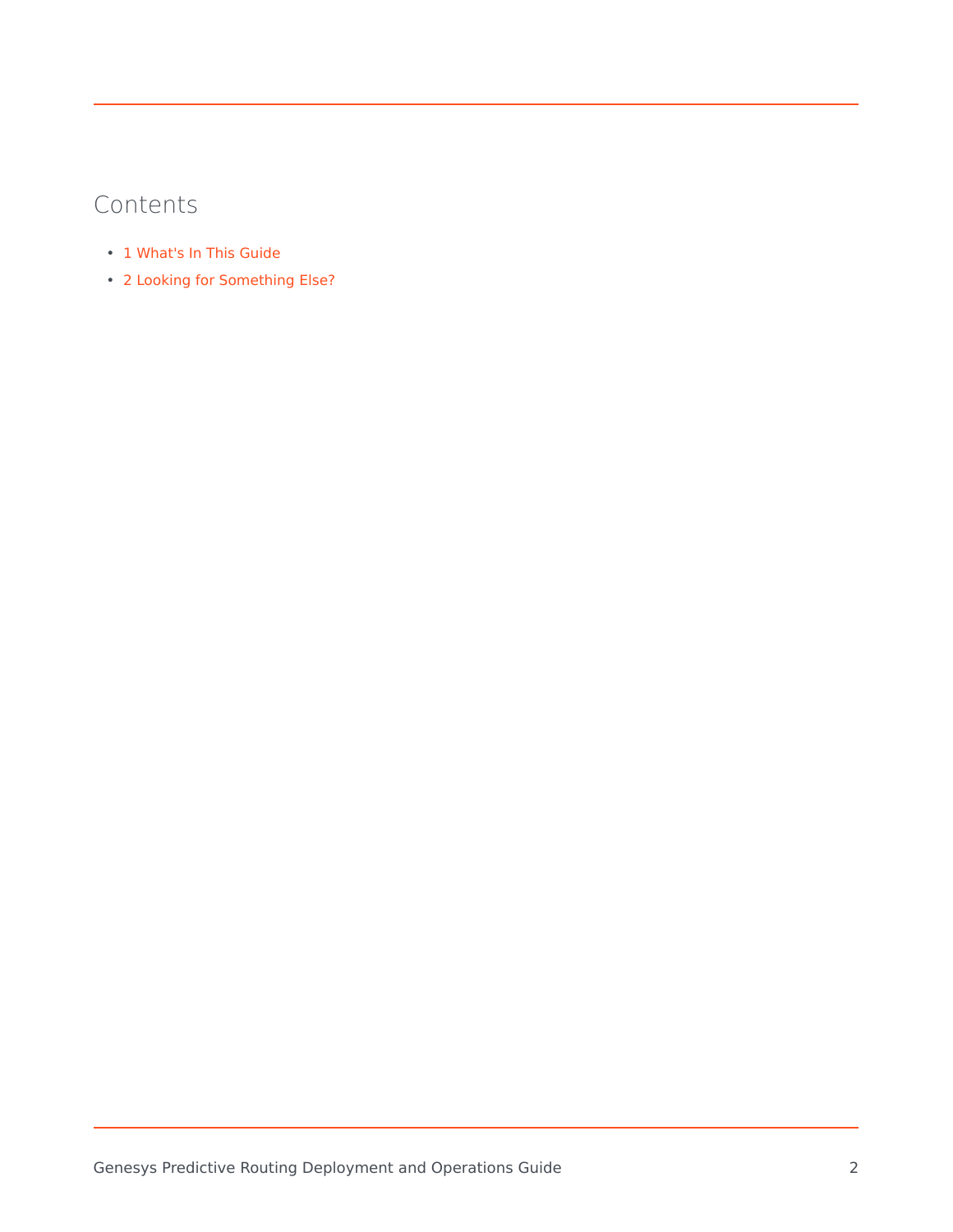This guide covers the following topics, enabling you to plan, set up, and maintain the on-premises components in your Genesys Predictive Routing (GPR) environment. GPR enables you to match interactions with agents for optimal outcomes.

#### **Related documentation:**

•

#### <span id="page-2-0"></span>What's In This Guide

- Quick Start: to get new users up and running
- **Planning:** system requirements, architecture and security, sizing, setting up data for import
- Configuring and installing on-premises components:
	- Deploy Data Loader
	- Configure Data Loader to upload data
	- Configuration Options
	- Start and stop the on-premises components
- **[Data Loader logging](/PE-GPR/9.0.0/Deployment/ASCops#top)**
- **[Genesys Routing integration](/PE-GPR/9.0.0/Deployment/cfgSubroutines#top)**: deploying and optimizing the GPR subroutines
- **[Genesys Reporting integration](/PE-GPR/9.0.0/Deployment/GIMintegration#top)**: configuring GPR to work with the Genesys Reporting components
- The Genesys Predictive Routing Overview video presents a high-level picture of what Predictive Routing can do for you:

#### [Link to video](https://player.vimeo.com/video/312195823?title=0&byline=0&portrait=0)

- Conceptual topics go in-depth on certain aspects of GPR functionality:
	- How does GPR score agents?
	- Routing scenarios using GPR

## <span id="page-2-1"></span>Looking for Something Else?

Consult the following Help and the Release Notes for other GPR topics:

- Predictive Routing Help shows how to use the GPR application and gives in-depth explanations of the following GPR functionality:
	- Managing accounts, users, roles, and passwords.